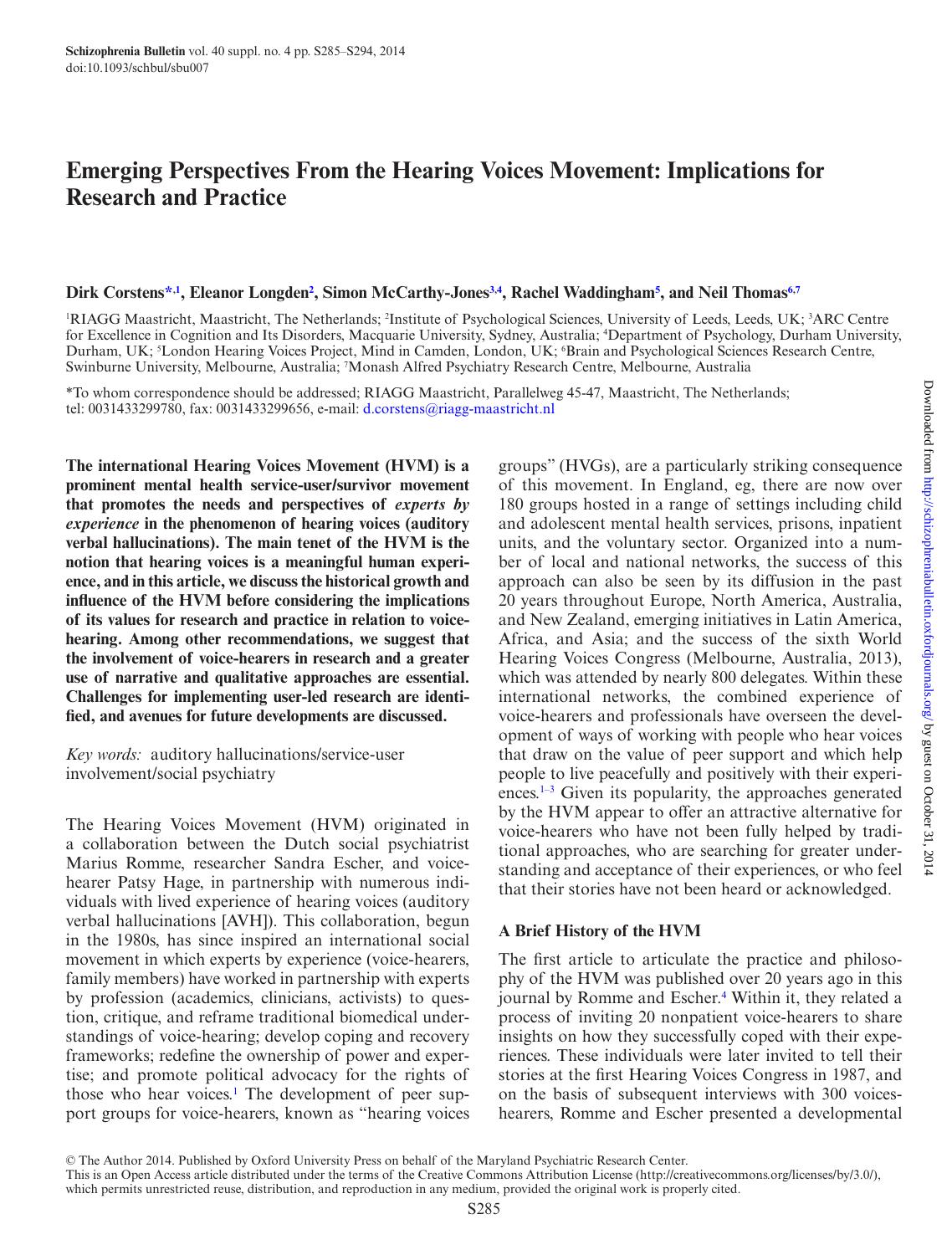phase model of coping with voices: consecutively the (1) startling, (2) organization, and (3) stabilization phases, each of which required specific strategies and contingencies. Diverse frames of reference for voice-hearing experiences were reported: both internal (eg, psychodynamic, biomedical) and external (eg, parapsychological, mystical, and technological). Romme and Escher concluded that reducing and reifying voice-hearing to merely a pathological phenomenon was not always beneficial in respect to helping people to learn to cope with their voices. Instead, they recommended that effective practice for supporting distressed individuals should involve trying to understand the voice-hearer's frame of reference, supporting them to change their relationship with their voices, and promoting the valuable role of peer support for decreasing social isolation and stigma.

For voice-hearers, this paradigm provided an attractive alternative or adjunct to traditional psychiatric approaches, often summarized as "trying to silence the voices"—both of the voices themselves, $5$  and of the voice-hearer's own voice[.6](#page-7-3) In recognition of the importance of this survivor voice, the HVM has held annual congresses about voicehearing, where experts by experience shared their stories of understanding, healing, and recovery on an equal basis to those experts by profession and/or experience who present alternative perspectives. The first national Hearing Voices Network was launched in the Netherlands in the early 1990s, and the United Kingdom soon followed. Organizing peer support became an important focus of Hearing Voices Networks, and these initiatives were embraced by voice-hearers themselves as offering a safe space to explore and understand their experiences. Subsequently, a number of prominent voice-hearing activists began providing training to academics and mental health professionals (eg, Coleman, Bullimore, Dillon).

As the HVM advanced as a social and psychiatric movement, a complementary literature also began to develop. Romme and Escher's first book, *Accepting Voices*, [7](#page-7-4) advocated several frames of reference and a diverse range of alternative approaches to standard practice. Simultaneously, comparative research of patient and nonpatient voice-hearers<sup>[8](#page-7-5)</sup> revealed that self-efficacy, anxiety, and perceived voice omnipotence (rather than voice presence per se) were important variables in determining whether individuals required psychiatric care. In the book *Making Sense of Voices*,<sup>[9](#page-7-6)</sup> Romme and Escher subsequently outlined a detailed assessment model of voice-hearing experiences, the Maastricht Hearing Voices Interview. This tool can be used to devise a "construct," a type of psychological formulation that attempts to determine (1) who/ what the voices represent and (2) what problems the voices represent (see also Corstens et al, $9$  Longden et al, $10$  and Corstens and Longden<sup>11</sup>). More recently, the book *Living* with *Voices*<sup>[3](#page-7-8)</sup> presented 50 stories of individuals who had learned to cope successfully with their voices. Within the HVM, such testimonies are considered powerful "narrative

evidence" of the success of the approach. In this respect, some authors deem "the voice-hearer" as a separate and liberating identity in the context of traditional psychiatric practice. For example, Woods<sup>12</sup> has described how "The figure of 'the voice-hearer' comes into being through a specific set of narrative practices as an 'expert by experience' who challenges the authority and diagnostic categories of mainstream psychiatry"<sup>[12\(p263\)](#page-8-1)</sup> (see [Boxes 1](#page-1-0) and [2\)](#page-2-0).

### **Key Values of the HVM**

While the HVM incorporates people with a wide range of perspectives, there are some core values to which members in general subscribe. The first is the normalizing belief that hearing voices is a natural part of the human experience. Voices themselves are not viewed as abnormal or aberrant, rather conceptualized as a meaningful and interpretable response to social, emotional, and/or interpersonal circumstances. According to this

### <span id="page-1-0"></span>**Box 1**

### **Case Vignette A**

Michael, 23-years old, had heard aggressive voices for a number of years that told him to attack other people. He grew afraid that he would be unable to control them and sought help from a psychiatrist, requesting medication to suppress his voices. During the initial assessment the author (DC) explained that voices often emerge for plausible, emotional reasons, and that voices can make sense in a person's life. This resonated with Michael, and he begun to explore what the reasons in his own life could be. He later recounted that his voices had started at a very young age after the family moved to a new part of the city, where he felt extremely unsafe. His beloved grandfather died in that period, and after being bullied by a group of peers he became increasingly insecure. He lacked support or validation at school and had withdrawn from social life. At a young age he started martial arts and it was formulated that the aggressive voice reflected his trainer at that age. In the first weeks of treatment, the power of the voices dramatically subsided as Michael began working with the emotions that they represented (particularly aggression and low selfesteem), as well as frustrations and difficulties within his family. He now is a paid peer support worker, leads a self-help group, and is very skilled at supporting other voice-hearers who struggle with aggressive voices. He never took medication, nor was he ever admitted to a psychiatric hospital. The initial diagnosis of schizophrenia played no role in the therapeutic approach, although the classification was confirmed by a SCID-I interview by an independent interviewer.

-Adapted from Knols and Corstens<sup>13</sup>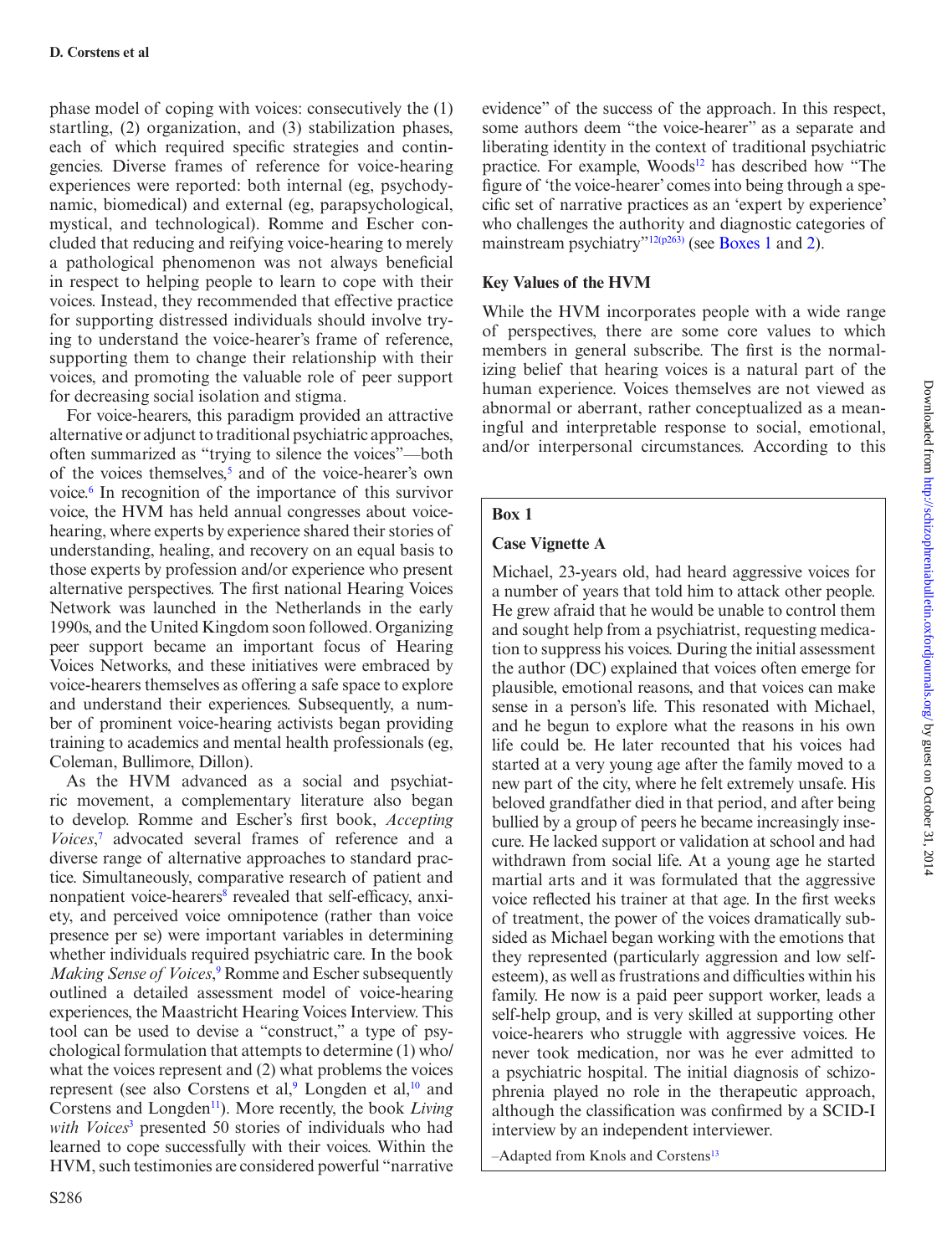# <span id="page-2-0"></span>**Box 2**

## **Case Vignette B**

Nelson, a 47-year old ex-army sergeant diagnosed with schizophrenia, attended a four-day "Working with Voices" training session for voice-hearers and professionals (facilitated by DC and EL) to try and make sense of his voices. Previously he had begun to taper down his medication after he encountered the ethos of the HVM, reporting that the neuroleptics dulled his emotions and had no impact on his voices. During the course it emerged that severe childhood abuse and neglect were related to the onset of his voices, which first appeared when he was aged seven. The loss of his best friend in military action 10 years previously had triggered his first, but recurrent, psychosis. Until that time he always had been able to deal with his voices, but feelings of grief and guilt about his deceased friend (combined with being the victim of a serious sexual assault) hindered successful coping and caused an aggressive and debilitating change in the voices. Trauma had never been addressed in previous psychiatric treatment, and this was the first time he had ever been asked about the context or content of his voicehearing experiences.

In a session we talked with one of his three voices. This voice identified itself as "Judas," a militarytype figure that encouraged Nelson to be assertive. Interestingly Judas revealed that he was "the protector of Christ" and not "the traitor of Christ." Nelson was raised in a religious household, and this idea can be traced back to gnostic scriptures. Symbolic meaning is often hidden in voices' presentation; and Nelson acknowledged that when Judas first appeared in his childhood, it was as a protector who helped him cope emotionally with the abuse. In recent years, Judas became aggressive and challenging whenever the second voice (a seven-year old boy called "John") became emotionally overwhelmed. John, Judas described, couldn't cope at all with his traumatic memories. This often happened in response to the third voice, "Mother," who embodied Nelson's abusive parent. During the session the relationship between Judas and John was restored through mutual understanding, and Judas pledged to support John and Nelson more positively, both in response to "Mother" and to external challenges and responsibilities. Judas also collaborated with Nelson, DC, and EL on a recovery plan. When Nelson woke up the next day, the first thing that Judas said was "good morning." Nelson reported that this was the first time in recent memory that Judas had uttered anything pleasant or companionate.

–Adapted from Corstens, Longden, and May<sup>14</sup>

perspective, the potential for voice-hearing exists in all of us. For many voice-hearers, this is more constructive and empowering than disease-based conceptualizations that emphasize pathology and may induce stigma, reduce self-esteem, and lead to an emphasis on eliminating the experience that can be unrealistic, given the limited effectiveness and hazardous side effects associated with current pharmacological treatments[.3](#page-7-8) The potential for voices to be experienced in certain circumstances in any individual is borne out by studies of the effects of sensory deprivation, of events such as bereavement, trauma, and ingestion of hallucinogens<sup>15</sup> and of the widespread acceptance of voices as a normal phenomenon in a num-ber of non-Western cultures.<sup>[16](#page-8-4)</sup> Similarly, voices are often experienced in persons in community samples without a history of psychiatric disorder. In this respect, epidemiological studies suggest that a significant minority of the population have had an experience of hearing voices at least once in their life.[17](#page-8-5) Voice-hearing hence appears to be an experience that extends into the general population, suggesting that prevailing views in Western society of voices as inevitable signs of psychiatric disturbance need to be reevaluated.[18](#page-8-6)

Secondly, diverse explanations for voices are both accepted and valued, and the HVM respects that people may draw on a range of explanations to make sense of their voices. This is consistent with widely held cultural beliefs about voices<sup>[19](#page-8-7)</sup> and with beliefs held by people in community samples who experience voice-hearing without a need for psychiatric help.<sup>20</sup>

Thirdly, and consistent with the above, voice-hearers are encouraged to take ownership of their experiences and define it for themselves. Hearing voice groups often provide a safe space for this exploration, with a multiplicity of explanations held as a key principle[.21](#page-8-9) Because of this, terms like "AVH" and "delusions" may evoke resistance because they represent medical discourse that may often be perceived as disempowering and potentially colonizing of the individuals' own explanatory framework. Such perceived annexation of the voice-hearing experience is a very old phenomenon; eg, Martin Luther noted the tendency for physicians to overwrite spiritual explanations of voice-hearing with protomedical models.<sup>22</sup>

Fourthly, it is believed that in the majority of cases voice-hearing can be understood and interpreted in the context of life events and interpersonal narratives.<sup>11[,18](#page-8-6),[23](#page-8-11)</sup> Specifically, it is often reported that voices are precipitated and maintained by emotional life events that overwhelm and disempower the individual, with the content, identity, and/or onset of voices frequently corresponding to broader issues in the person's life.[3,](#page-7-8)[7](#page-7-4)[,24](#page-8-12) Tools like the Maastricht Hearing Voices Interview, and "the construct" that is derived from it, can be employed to understand and attempt to address and resolve—the latent conflicts that may underlie the voices' presence. $9-11$  The claim that voice utterances are psychologically meaningful in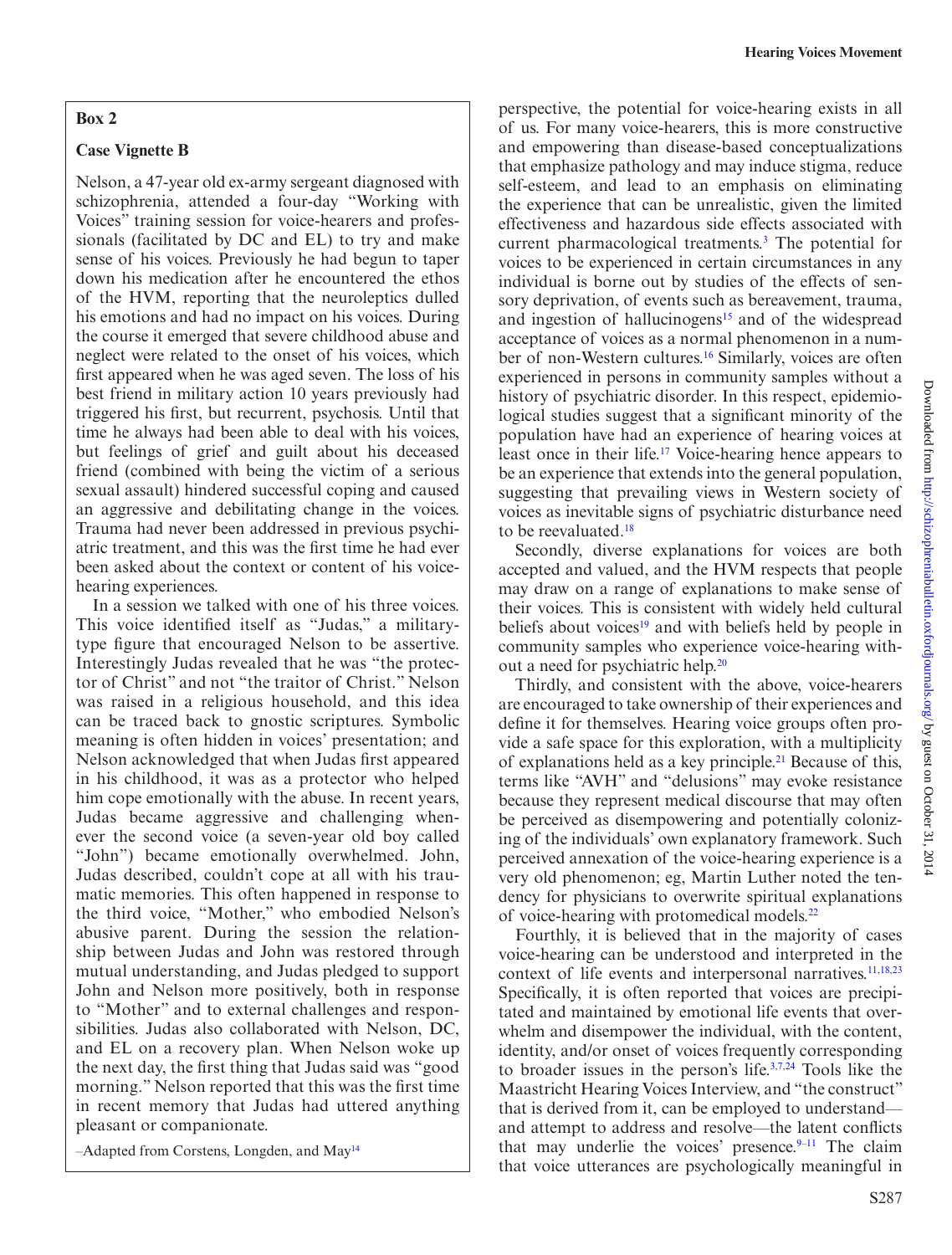relation to the voice-hearer's life, rather than arbitrary content induced by disease, has a long history in both psychiatry, psychology, and philosophy, being purported by writers such as Pinel, Bleuler, Jaspers, and Laing<sup>22</sup> and the HVM can be seen as a contemporary instantiation of this tradition.

Fifth, a process of accepting voices is generally regarded as more helpful than attempting to suppress or eliminate them. This involves accepting the voices as a real experience, honoring the subjective reality of the voice-hearer, and recognizing that voices are something that the voice-hearer can—with support—deal with successfully.[1,](#page-7-0)[2](#page-7-9) Actively valuing the voices (eg, as meaningful and significant emotional experiences) exceeds basic acceptance and can feel counter-intuitive when someone hears distressing or commanding voices. In this respect, Romme and Escher propose that the voices are both the "problem" and "solution": an attack on identity, yet an attempt to preserve it by articulating and embodying emotional pain.<sup>25</sup> "Decoding" the conflicts and life problems represented by voices is often possible even when people are diagnosed with complex and chronic mental illness[.11](#page-8-0) However, consistent with the diversity of opinion valued by the HVM, if voice-hearers choose to take antipsychotic medications to manage or eradicate voices, this too is respected. Equally, many voice-hearers find medication to be useful in reducing emotional intensity and/or promoting sleep. However, medication is only viewed as one of many available strategies, and it is very important within this paradigm that people are supported to make their own decisions about their treatment and have the necessary information to make an informed choice.

Finally, peer support is seen as a fruitful means of helping people to make sense of and cope with their voices. Mutual support groups have a long association with the HVM, with an emphasis on group ownership rather than following a predetermined structure.<sup>[2](#page-7-9)</sup> Online support forums are an increasingly common feature, and the role of one-to-one peer work is also sometimes used as a means of promoting change,  $26,27$  embracing principles such as those of Intentional Peer Support  $(table 1).<sup>28</sup>$  $(table 1).<sup>28</sup>$  $(table 1).<sup>28</sup>$  $(table 1).<sup>28</sup>$ 

Although sometimes perceived as contentious and marginal in professional circles, these ideas accorded with the type of psychosocial causal explanations and treat-ments favored by many service-users and their families, <sup>[29](#page-8-18)</sup> as well as psychological perspectives on voice-hearing, and the general drive toward recovery-oriented mental health practice.

Correspondingly they have grown progressively more accepted and mainstream, with many of the HVM's basic assumptions gathering empirical support in the last 10 years. This includes, eg, the increasing evidence for a continuum model of voices and similar experiences $30$ ; the robust associations between voices and traumatic; adversarial life events in both clinical and nonclinical population[s31–34](#page-8-20); the suggestion that voice content is psychologically significant and meaningful $3,11,35$  $3,11,35$  $3,11,35$ ; the finding that greater levels of emotional suppression are associated with more frequent and troublesome voice-hearing experiences<sup>36</sup>; the commonality in structural voice characteristics between psychotic patients, nonpsychotic patients, and nonclinical groups<sup>18,[22](#page-8-10),37</sup>; comparable patterns of functional activation in clinical and nonclinical voice-hearers<sup>38</sup>; links between voice-hearing and mental health problems being primarily determined by an individual's interpreta-tion of and/or emotional response to their voices<sup>[3](#page-7-8)[,39](#page-8-25)[,40](#page-8-26)</sup>; and the development of relational approaches to voice-hearing within cognitive behavioral therapy  $(CBT)$ .  $41,42$  $41,42$ 

The paradigm shift from voice-hearing as a generic symptom to an understanding of voices as a meaningful experience that can direct personal change and recovery has appealed to many voice-hearers, workers, and family members; ultimately creating a shared identity, a new language, and practice of hope. As  $Woods^{12}$  has stated: "Twenty-five years after the Hearing Voices Movement first created the space for people to discuss voices, 'the voicehearer' has become established as an identity people can adopt, inhabit, and mobilize in order to lay claim to a view of voice-hearing as meaningful in the context of people's lives. The challenge, perhaps, for the next quarter century is for the mental health professions fully to recognize this claim and its potentially radical implications."<sup>12(p268)</sup>

### **Challenges and Implications for Research**

Although the origins of the HVM were based in collaborative research led by Romme and Escher, the HVM primarily developed as survivor-led: prioritizing advocacy for the reform of mental health service provision, promoting the rights of voice-hearers, and working collaboratively with individuals to explore the meaning of their voices and work toward recovery. Framing voice-hearers as a marginalized group, the HVM stands alongside other social movements

<span id="page-3-0"></span>**Table 1.** Key Values of the Hearing Voices Movement

6. Peer support and collaboration is empowering and beneficial for recovery

<sup>1.</sup> Hearing voices can be understood as a natural part of human experience

<sup>2.</sup> Diverse explanations are accepted for the origins of voices<br>3. Voice-hearers are encouraged to take ownership of their ex

<sup>3.</sup> Voice-hearers are encouraged to take ownership of their experiences and define it for themselves

<sup>4.</sup> Voice-hearing can be interpreted and understood in the context of life events and interpersonal narratives

<sup>5.</sup> A process of understanding and accepting one's voices may be more helpful for recovery than continual suppression and avoidance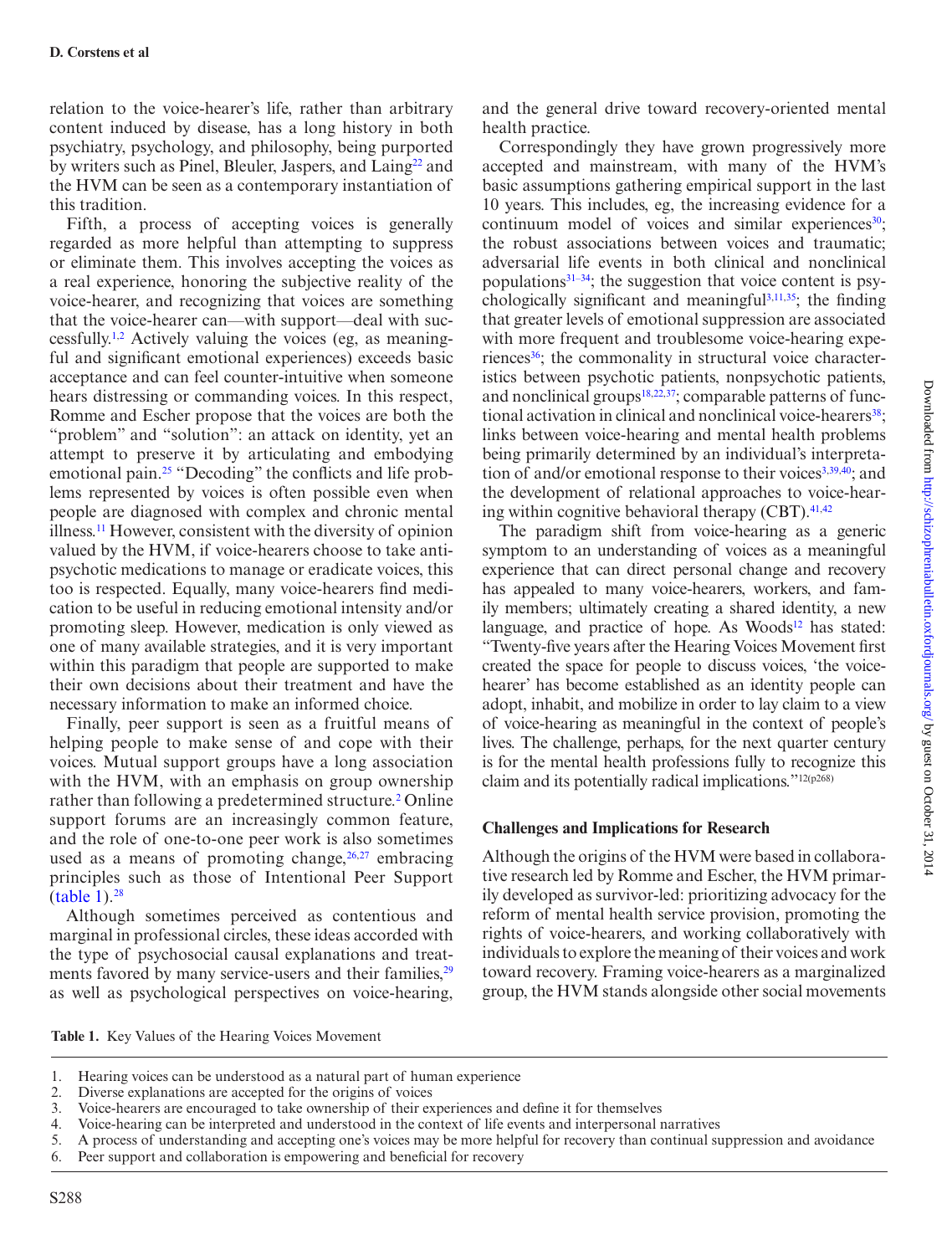that have prioritized personal experience and testimony as an important source of evidence,<sup>[1](#page-7-0)</sup> while having an uneasy relationship with the traditional research methods used within the medical and social sciences.<sup>2</sup> As such, its history has diverged from the mainstream research agenda. However, recent years have seen a resurgence of empirical research both within the HVM and collaborations with academic and clinical allies[.2](#page-7-9)[,11](#page-8-0),[19](#page-8-7)[,43](#page-8-29) This has opened up a debate as to whether formal research has a place in the HVM, and, if it does, what type of research HVM members believe to be valuable.

The following are key issues relating to research highlighted in recent discussions by representatives of Intervoice (the international coordinating body for the HVM and allied Hearing Voices Networks) at the meeting of the International Consortium for Hallucinations Research (ICHR) in the United Kingdom in September 2013, and a continuing dialogue by ICHR members attending the 2013 World Hearing Voices Congress with experts by experience in this forum.

#### *Participation and Collaboration*

Consonant with its collaborative origins, as well as contemporary developments in service user/survivor-led research, the HVM approach necessitates full participation of experts by experience at all stages. This includes setting questions and developing methodologies.<sup>[44](#page-8-30)</sup> Depathologization and collaboration between different disciplinary and experiential backgrounds are also cited as desirable trends[.45](#page-8-31) More fundamentally, "nothing about us without us" is a broad principle in respecting the rights of those who are marginalized by their experiences in decision making related to them. In research terms, this means a priority for researchers is to forge collaborative relationships with voice-hearers to facilitate their active involvement in the design and conduct of research. This requires an investment of resources into training individuals with lived experience to understand research methodology and practice in order to meaningfully contribute to both study design and interpretation. It also requires funders to recognize the value of collaborative research and to consider prioritizing initiatives that demonstrate involvement. To date, this approach has been most successfully adopted in the *Hearing the Voice* Project at Durham University in the United Kingdom, where people with lived experience are active collaborators in a multidisciplinary program of research. We believe this is a model that could be adopted in other research centers with a particular interest in voice-hearing.

#### *Research Terminology*

As discussed previously, the language commonly used in voice-hearing research can provoke resistance in people with lived experience of hearing voices.<sup>22</sup> While researchers may feel that the term "AVH" is neutral and technically descriptive terminology, voice-hearers themselves may perceive it as loaded with the assumption that voices are not real and/or that they are best explained in a biomedical manner. Equally, describing voices as "symptoms" and unusual beliefs as "delusions" can convey the belief that these phenomena are induced by illness, which may exclude those with nonmedical frames of reference for their experiences. Knowledge differences are difficult to bridge, yet acknowledgement of different expertise is necessary. While finding truly neutral and descriptive language that is not based within the illness paradigm is a challenge, working toward this may help build common ground and engage people in research who would normally avoid it.

#### *Researching Peer Support*

Peer support is a core element of therapeutic work advocated by the HVM. HVGs arose out of the HVM as a social movement and were developed and implemented primarily by mental health service-users and community workers rather than clinician researchers. As such, they were intended to facilitate shared experience and the empowerment of group members (rather than for a therapeutic effect per se), and the anecdotal evidence of benefits has yet to generate a comprehensive and systematic appraisal of effectiveness. An randomized clinical trial (RCT) design could feasibly be used to approximate simplified types of HVGs if key elements of their principles were distilled. This might be utilized to determine whether peer support in conjunction with routine care results in greater short-term changes in the subjective impact of voices and personal recovery than routine care alone (eg, HVG vs wait-list control) and whether changes arise, which are distinct from those provided by professional support (eg, HVG vs a psychoeducation class), such as on personal recovery-relevant constructs like hope, internalized stigma, and perceived isolation.

However, it is important to acknowledge the inherent challenges in utilizing RCT methodology to evaluate these groups. First, a core part of the philosophy of HVGs is that the responsibility for group content is owned and developed by the members themselves rather than using a predetermined manualized structure. Second, in line with the HVM's emancipatory philosophy, an open format is advocated wherein members are able to join and leave the group at any time, presenting research challenges in participant enrolment and tracking. Third, many of the benefits of HVGs are thought to arise from longer term membership, requiring a long period of intervention delivery and follow-up to capture, less well-suited to typical funding time frames available for randomized trials. Fourth, groups often move through phases in their development, with established groups benefiting from a number of more experienced members assuming leadership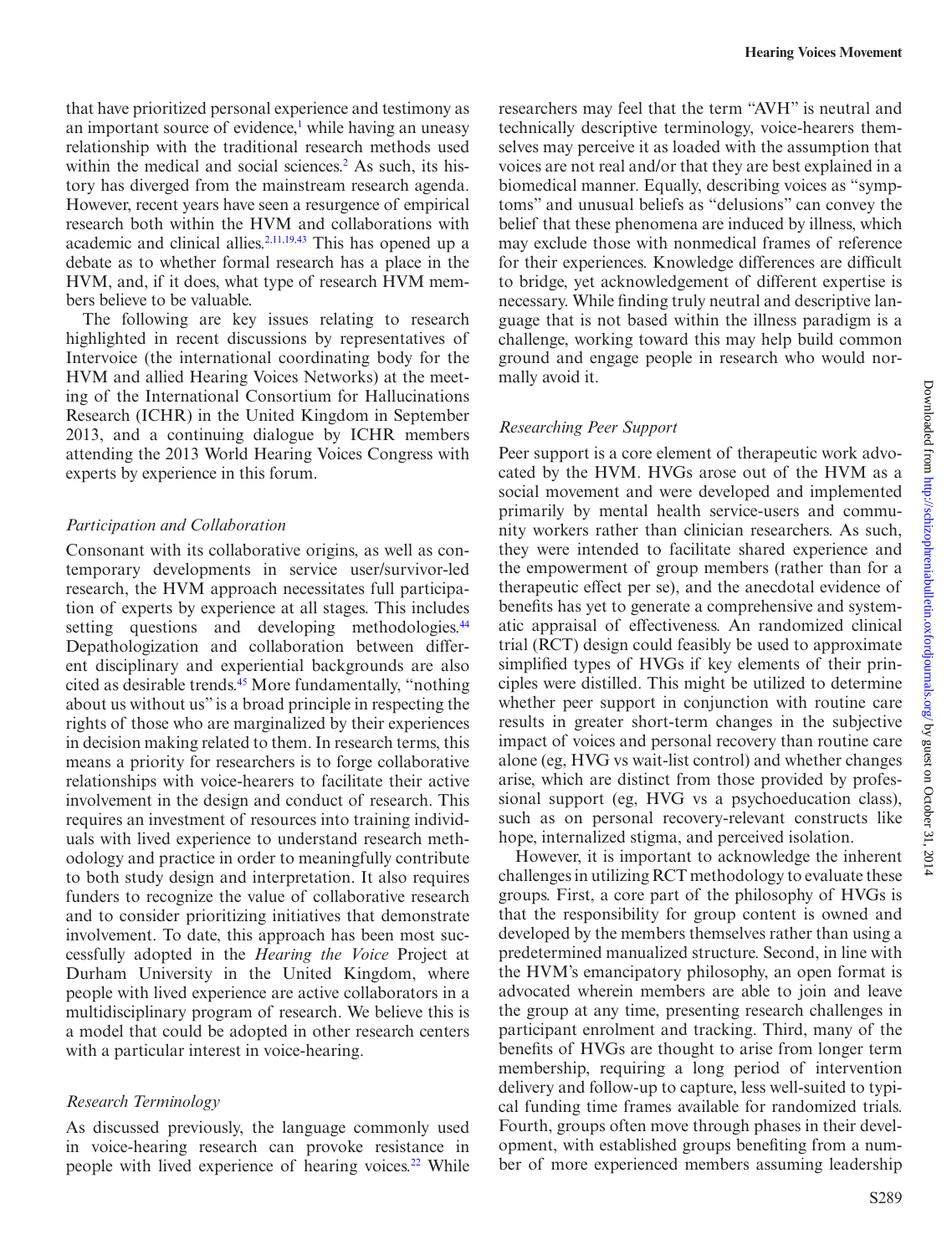roles as the group matures. This could not be captured if evaluating a series of newly formed groups. Fifth, in addition to there being a lack of service-user-developed outcome measures, the individual process of recovery means that many of the changes reported by group members may not be captured by standardized measures. Sixth, the process of randomization to control vs intervention conflicts with one of the principles of self-help, $2$  that everybody must have access to self-help groups. Because of these considerations, there is debate within the HVM as to whether the compromises required to run an RCT would be so great that they would lose core features of HVGs as they are run in practice.

In addressing the need for examining the effect of groups, it may be that a range of complimentary methodologies are needed. For example, qualitative data could investigate members' experiences of HVGs and any impact on their quality of life. It may also explore any changes (positive or negative) in the way they understand, deal with, and feel about the voices they hear. Compatible quantitative instruments could assess relevant variables like quality of life, self-esteem, depression and anxiety, internalized stigma, and social isolation—alongside more nuanced measurements of voice-hearing, suggested in the following section. Other designs might include taking elements of methods used in HVGs, such as sharing peer stories, and applying them in an individualized format; in this respect, a pilot RCT of a one-to-one peer support intervention is currently underway in Australia. Finally, multiple baseline studies and experience sampling could probably be less disruptive for group processes and pay more respect to individual differences.

### *Evaluation Across the Spectrum of Therapeutic Interventions*

A crucial issue in evaluating all therapeutic strategies for voices is defining the most appropriate outcomes. From the HVM perspective, voice-hearing is understood as a meaningful experience that should be validated and acknowledged. Intervention research that is aimed solely at eliminating voice presence may be perceived as substantiating at first sight, but in practice, the goal of eradication is typically not reliably achieved—neither by psychosocial interventions (Thomas et al, this issue) nor by pharmacotherapy[.46](#page-8-32) Being able to experience voice-hearing with reduced negative impact on subjective well-being and independent functioning; improving relationships with particular voices; and developing a sense of pride, peacefulness, and empowerment in one's identity as a voice-hearer may be equally important intervention aims.

Such considerations have important implications for how we measure outcomes. In studies of both pharmacological and psychosocial interventions for voices, outcome has been operationalized primarily in terms of symptom levels. Most generally, trials consider whether people with a schizophrenia diagnosis are rated as demonstrating short-term reductions in overall psychotic symptomatology on measures such as the Positive and Negative Syndrome Scale.<sup>47</sup> When voices are focused on more specifically, the most widely used outcome variable has been the total score on the Psychotic Symptom Rating Scales, [48](#page-8-34) an overall severity index on which the majority of component items correspond to structural voice characteristics (eg, frequency, loudness, duration, location, and content) rather than subjective adaptation. There has been some recent development of service-user-informed measures of the subjective impact of psychosis, $49$  CBT for psychosis outcome,[50](#page-9-0) and personal recovery.[51](#page-9-1) However, at present, there are no outcome measures of voice experiences that have been informed by consultation with voice-hearers themselves. Identifying the domains of outcome seen as important by voice-hearers, and developing a measure of these, should be a priority for intervention research. Dimensional measurement tools may be particularly helpful in this regard because they are capable of capturing nuanced changes in a person's relationship with their voices and the impact of this on their well-being.

There are also challenging issues for outcome research associated with the time-course of the process of learning to live with voice-hearing. Clinical trial methodologies derived from pharmacotherapy research are primarily suited to examining easily measurable effects occurring over a period of days to weeks, rather than assessing longer term processes of recovery and adaptation. Additionally, it should also be recognized that personal recovery is nonlinear. In this respect, the HVM perspective is that recurrences and relapses may represent opportunities for learning and growth, sometimes being an integral part of an individual's recovery journey and not an inevitably adverse outcome. If this is true, we may need to reconsider assumptions about positive and negative outcomes within practice trials. Indeed, the possibility that short-term clinical changes might not capture the full picture was recently brought into focus by the finding that maintenance antipsychotic medication following first-episode psychosis may be associated with benefits in terms of relapse prevention over 2 years but poorer functional outcome at 7-year follow-up. $52$  In addition to longitudinal research examining recovery over a number of years, qualitative methodologies in which personal experiences of recovery can be considered in more detail are particularly valuable for gathering a more complete picture of individual recovery. This may enable the development of more sensitive and appropriate tools for larger scale outcomes research.

Finally, in addition to being of importance in determining how outcomes are measured, this has further relevance for the types of interventions studied. As well as peer support, therapeutic interventions based on the key values and assumptions of the HVM, and which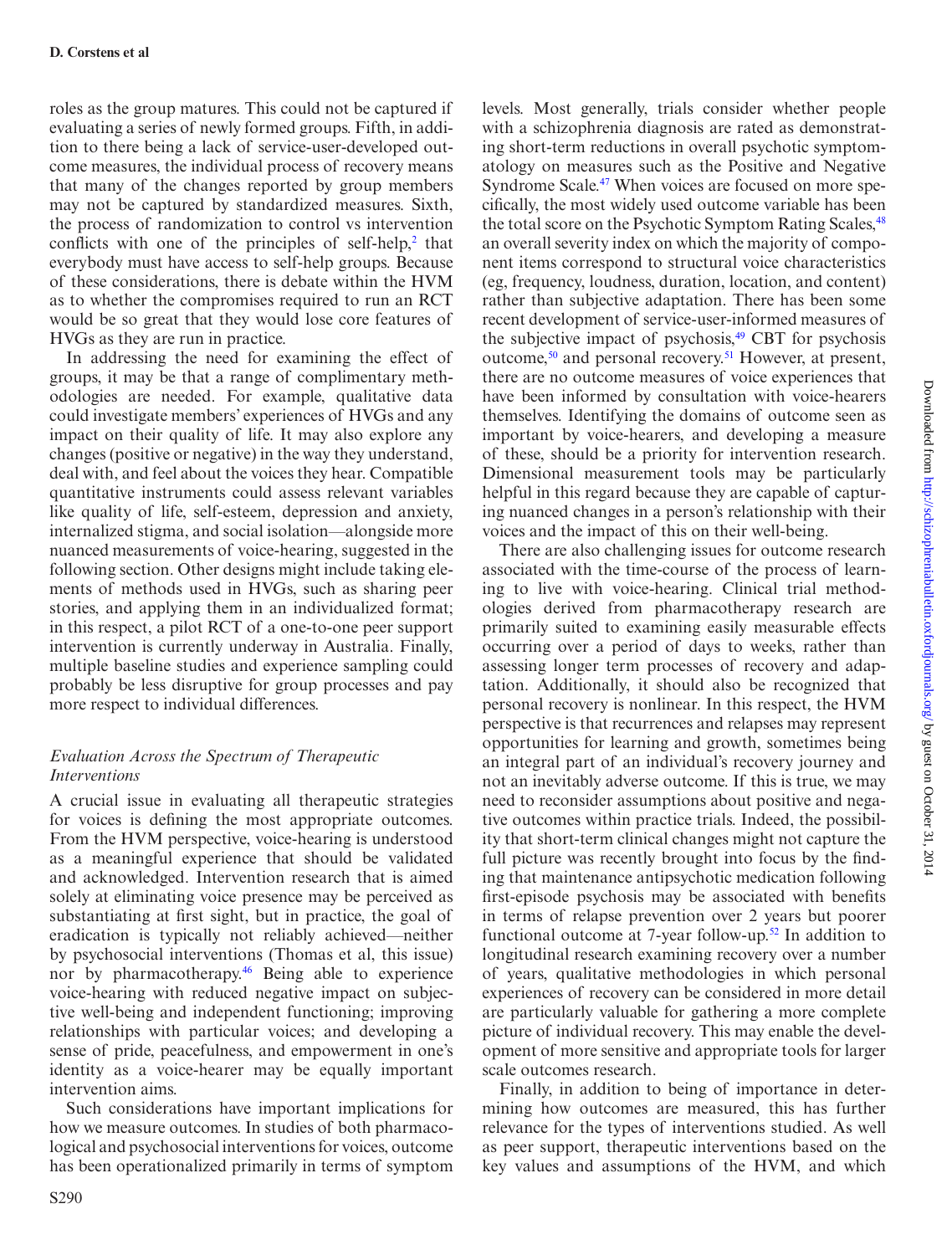are employed by many of its proponents, include the Maastricht Hearing Voices Interview, $25$  formulating voices with a construct, $9-11$  dialoguing with voices,<sup>14</sup> sharing stories, and individual peer support/recovery work. $1-3$ Studies experimentally examining the effects of such methods are also important for contributing to the evidence base of outcome research.

#### **Challenges and Implications for Practice**

The HVM understands voice-hearing as a common experience, not inevitably pathological in itself but rather part of the diversity of the human condition.<sup>15,[17](#page-8-5),[19](#page-8-7)</sup> It encourages people to define their own experiences and, if they find their voices distressing, to seek personal interpretations and holistic coping strategies. From the HVM perspective, even intense and seemingly bizarre phenomena can be meaningfully interpreted and understood in the context of someone's interpersonal narrative. When mental health professionals meet those who are extremely overwhelmed and confused by their experiences, retaining the perspective that these experiences make sense can be a challenge in itself. However, consistent with the principles of much CBT practice—in which it is customary to emphasize the continuum between voice-hearing and more familiar mental events, like intrusive thoughts $53$ —situating voices as an intelligible human experience may prove reassuring, reduce shame, and stigma, and promote a positive a positive therapeu-tic alliance.<sup>[3](#page-7-8)</sup>

It is important to acknowledge that our current methods of supporting voice-hearers within psychiatry are often based on limited evidence. The evidence for the longterm effectiveness of pharmacotherapy, the dominant treatment for psychosis, is not well substantiated $52,54,55$  $52,54,55$  $52,54,55$  $52,54,55$ and its more general hazards and evidential limitations for voices specifically are insufficiently acknowledged. $22,56$  $22,56$ Equally, many interventions developed within the HVM (eg, voice dialoguing and the construct) lack a robust evidence base or are simply difficult to research (eg, HVGs). This practice-research gap, as outlined above, requires careful exploration and investigation—with an attendant rethinking of the kinds of evidence that we use and the outcomes we are evaluating. While this gap exists, however, it is important that we use a careful synthesis of social, psychological, and biological knowledge to create care pathways for distressed voice-hearers that meet their individual needs and preferences. Given that alternative explanatory models are highly validated,  $15,19,57$  $15,19,57$  $15,19,57$  it is important to consider cooperation with healers from nonpsychiatric perspectives to assist those who understand their voices in the context of their culture of spirituality. Furthermore, given the high prevalence of trauma among those who experience distressing voices,<sup>11,31-34</sup> and that the role of trauma remains significantly underestimated in psychosis more generally,  $58-60$  we need to pay greater attention to developing trauma-informed practice in all services.

It is well recognized that hope and optimism is a key aspect of recovery from severe mental health problems[.61](#page-9-9)[,62](#page-9-10) As such voice-hearers may benefit from more positive information about their experiences and prognosis, as well as exposure to positive role models. Diagnostic classification and its often stigmatizing effects do not do justice to the uncertainty of prognosis nor the potential inefficiency and risks of routine pharmacological approaches.[52](#page-9-2)[,63](#page-9-11) Prescription of neuroleptics should be cautious and postponed, $64$  especially given the availability of sound alternatives with more modest, shortterm roles for medication such as Open Dialogue<sup>65</sup> and Soteria.<sup>66</sup> Eradicating voices pharmacologically, even if patients understandably request this, is not always a realistic treatment goal.<sup>54</sup> Limitations in the existing evidence base for neuroleptic medication for voices have been highlighted,<sup>22,[56](#page-9-6)</sup> and it has been argued that there is not enough robust evidence to support the routine administration of such medication for voice-hearers (who are diagnosed with psychosis).<sup>56</sup>

Furthermore, voices may reflect information that can be used to inform recovery planning.<sup>18</sup> As such, silencing them could provide short-term benefit in the sense that perceived threat is decreased but in the long-term could forfeit the opportunity to discover and explore socialemotional issues that can be utilized therapeutically as a focus for personal change. $9-11$  Individuals who are distressed by their voices may potentially benefit most from approaches that incorporate acceptance and normalization; a focus on coping with emotions as much as coping with the voices themselves; the development of a helpful and interpersonally coherent narrative; and, potentially, valuing the voices as "messengers" that may be hard to hear, but can represent opportunities for self-knowledge and psychological growth. Recovery journeys are personal, variable, and mutable, yet voice-hearers do recover and are able to integrate the voices into their lives.<sup>3[,67](#page-9-15),[68](#page-9-16)</sup>

#### **Challenges for the HVM**

This article shares some strong opinions on voice-hearing and the need to change contemporary thinking and practice for understanding voices. Likewise, it is necessary for the HVM to subject its own principles and practice to the same scrutiny as those it critiques and to ask itself challenging questions to avoid simply idealizing its own ideas. One of the most fundamental principles of the HVM is that voices have personal meaning, "messengers" that embody and represent real-world issues. However, it also needs to consider whether it is possible that some instances of voice-hearing have no biographical relevance and are better accounted for using biomedical models.

Given that the roots of the HVM combine social action and protest alongside attempts to create more therapeutic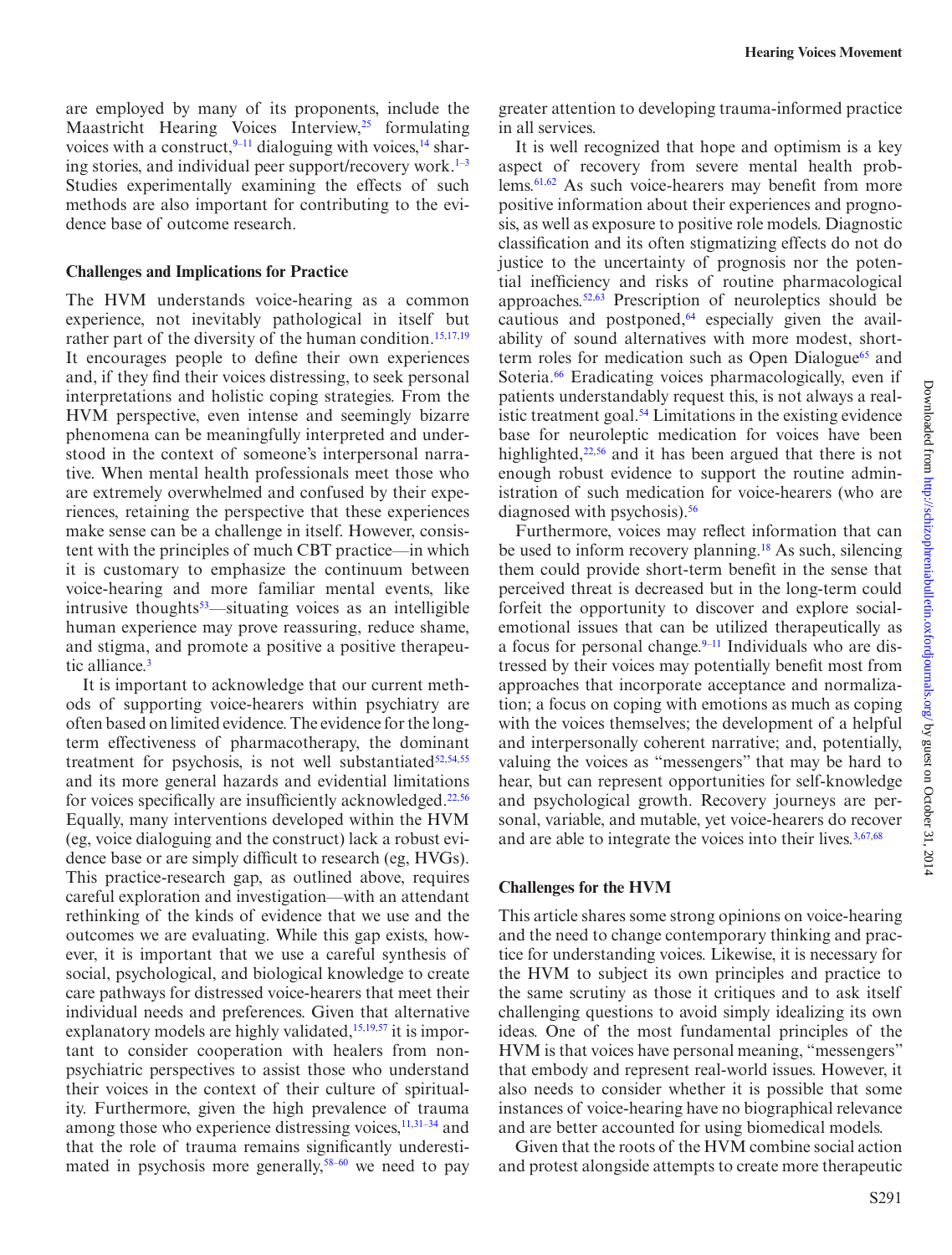options for distressed voice-hearers, it is important to untangle these 2 differing goals. Activities based on social action (eg, the gathering together of marginalized people to share experiences and exchange mutual support) need little more evidence than the fact people find them helpful and empowering, and choose to attend. However, activities with intended therapeutic goals that are provided within clinical services require more robust and scientific evaluation to assess their effectiveness and facilitate their improvement. Claims that have been fundamental to the origin of the HVM, but are based on limited evidence (including the 3-stage model, $69$  and the idea of voices as originating in social-emotional conflicts), also require formal testing using rigorous designs if they are to be more than an ideology.

The HVM's recognition of the importance of personal narrative in recovery, and the problems inherent in identifying with a lifelong diagnosis such as schizophrenia, has led it to embrace the identity of "voicehearer" as a liberating alternative. The HVM needs to understand more about people's diverse experiences of this label, as much as any diagnostic one. Is it, eg, confining and uncomfortable for some? As noted above, the language used within mainstream psychiatric practice can be alienating. Equally, the HVM needs to reflect on its use of language and labels and consider whether the terminology it employs is creating an alternative discourse that has the potential to define and limit expe-rience in the same way as more medical frameworks.<sup>[12](#page-8-1)</sup> Within HVM conferences, there has been a move toward people describing embodied experience of voices and voices as "parts" of the voice-hearer themselves. These are multisensory experiences that the word "voice-hearing" does not adequately capture. The HVM also needs to be aware of, and responsive to, people's experience of visions and other sensations above and beyond auditory phenomena.

In line with its radical roots, there is tension within the HVM as to whether it should focus its efforts on developing approaches within established systems (eg, utilizing the skills of qualified practitioners and established approaches, such as CBT) or create alternatives outside of this. Equally, there is also the need to consider whether it focuses on supporting the individual voice-hearer or turn its attention toward the very real issues of systemic adversity, abuse, and injustice that research implicates in the origins of distressing voices. The HVM's dual focus on human rights, emancipation, and societal change on one hand, and support, treatment, and healing on the other, could appear confusing to some—especially when the better known aspects of its work are more aligned with the latter. It may be important to articulate these differing aspects of the HVM more clearly, especially in regard to developing an evidence base and embedding approaches within support services.

### **Conclusions**

The HVM promotes empowerment and validation for voice-hearers and emphasizes a fusion of individual understanding and the fellowship and solidarity of peer support as important ingredients for successful recovery. In addition to critical reflection on its own practice and philosophies, the HVM perspective also identifies challenges for clinical research and practice. This includes the provision of choice, normalization, and hopeful information, as well as an urgent need for genuine collaboration with voice-hearers in research, not only for creating an alternative research climate but also for providing opportunities in the recovery journey.

### **Funding**

Macquarie University Research Fellowship and Wellcome Trust Award (WT098455 to S.M.J.).

### **Acknowledgement**

The authors have declared that there are no conflicts of interest in relation to the subject of this study.

### **References**

- <span id="page-7-0"></span>1. Longden E, Corstens D, Dillon J. Recovery, discovery and revolution: the work of Intervoice and the hearing voices movement. In: Coles S, Keenan S, Diamond B, eds. *Madness Contested: Power and Practice*. Ross-on-Wye, UK: PCCS; 2013:161–180.
- <span id="page-7-9"></span>2. Dillon J, Hornstein GA. Hearing voices peer support groups: a powerful alternative for people in distress. *Psychosis Psychol Soc Integr Appr*. 2013;5:286–295.
- <span id="page-7-8"></span>3. Romme M, Escher S, Dillon J, Corstens D, Morris M, eds. *Living with Voices: Fifty Stories of Recovery*. Ross-on-Wye, UK: PCCS; 2009.
- <span id="page-7-1"></span>4. Romme MA, Escher AD. Hearing voices. *Schizophr Bull*. 1989;15:209–216.
- <span id="page-7-2"></span>5. Kapur S. Psychosis as a state of aberrant salience: a framework linking biology, phenomenology, and pharmacology in schizophrenia. *Am J Psychiatry*. 2003;160:13–23.
- <span id="page-7-3"></span>6. McCabe R, Heath C, Burns T, Priebe S. Engagement of patients with psychosis in the consultation: conversation analytic study. *BMJ*. 2002;325:1148–1151.
- <span id="page-7-4"></span>7. Romme M, Escher S. *Accepting Voices*. London, UK: Mind; 1993.
- <span id="page-7-5"></span>8. Honig A, Romme MA, Ensink BJ, Escher SD, Pennings MH, deVries MW. Auditory hallucinations: a comparison between patients and nonpatients. *J Nerv Ment Dis*. 1998;186:646–651.
- <span id="page-7-6"></span>9. Corstens D, Escher S, Romme M. Accepting and working with voices: the Maastricht approach. In: Moskowitz A, Schäfer I, Dorahy MJ, eds. *Psychosis, Trauma and Dissociation: Emerging Perspectives on Severe Psychopathology*. Oxford, UK: Wiley-Blackwell; 2008:319–331.
- <span id="page-7-7"></span>10. Longden E, Corstens D, Escher S, Romme M. Voice hearing in biographical context: a model for formulating the relationship between voices and life history. *Psychosis Psychol Soc Integr Appr*. 2012;4:224–234.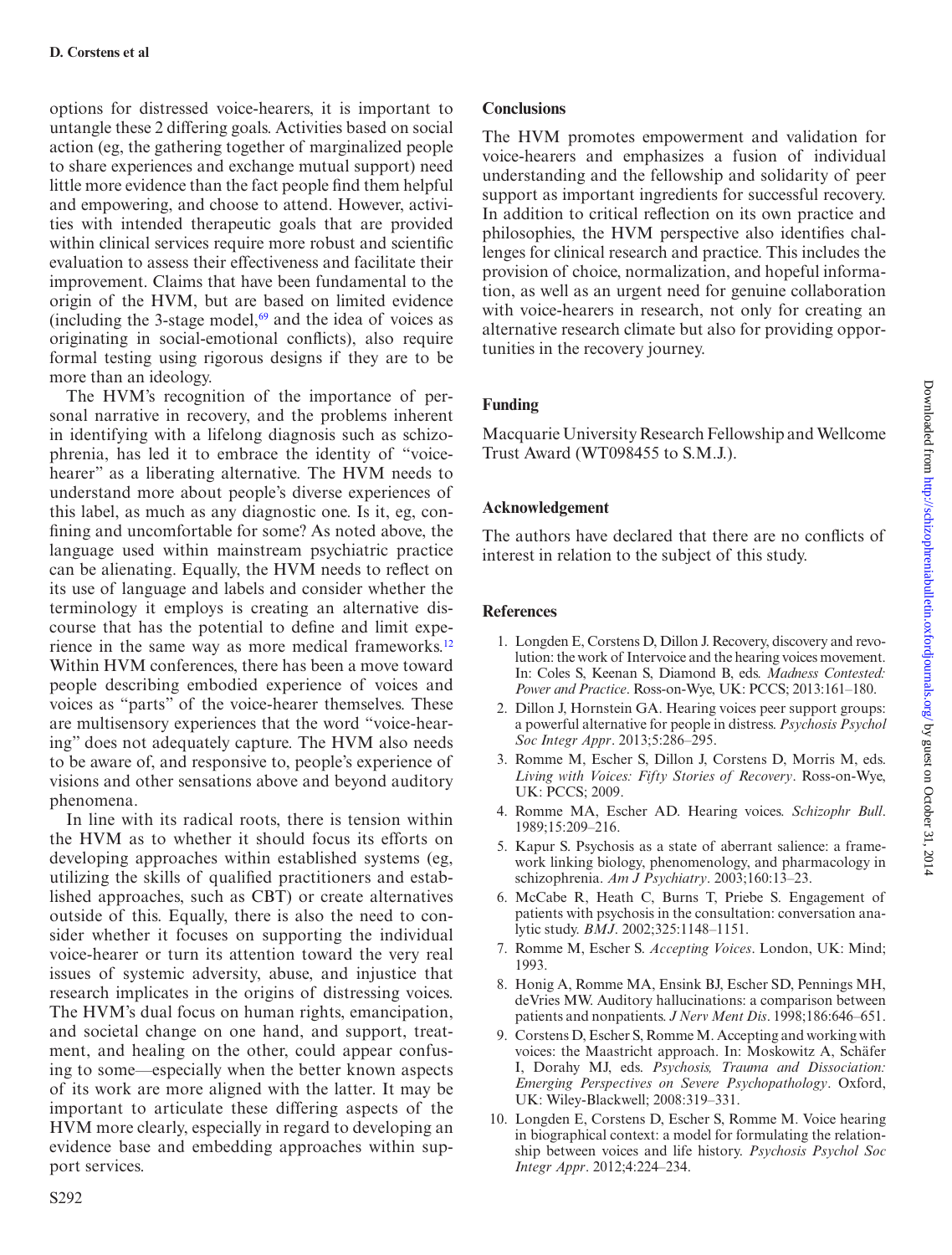- <span id="page-8-0"></span>11. Corstens D, Longden E. The origins of voices: links between life history and voice hearing in a survey of 100 cases. *Psychosis Psychol Soc Integr Appr*. 2013;5:270–285.
- <span id="page-8-1"></span>12. Woods A. The voice-hearer. *J Ment Health*. 2013;22:263–270.
- <span id="page-8-2"></span>13. Knols M, Corstens D. Tuning in: a story by a patient and a therapist about making sense of voices. *Ment Health Today*. 2011; Nov–Dec:28–32.
- <span id="page-8-13"></span>14. Corstens D, Longden E, May R. Talking with voices: exploring what is expressed by the voices people hear. *Psychosis Psychol Soc Integr Appr*. 2012;4:95–104.
- <span id="page-8-3"></span>15. Watkins J. *Voice Hearing: A Common Human Experience*. Melbourne, Australia: Michelle Anderson; 2008.
- <span id="page-8-4"></span>16. al-Issa I. The illusion of reality or the reality of illusion. Hallucinations and culture. *Br J Psychiatry*. 1995;166:368–373.
- <span id="page-8-5"></span>17. Beavan V, Read J, Cartwright C. The prevalence of voicehearers in the general population: a literature review. *J Ment Health*. 2011;20:281–292.
- <span id="page-8-6"></span>18. Johnstone L. Voice hearers are people with problems, not patients with illnesses. In: Romme M, Escher S, eds. *Psychosis as a Personal Crisis: An Experience-Based Approach*. London, UK: Routledge; 2011:27–36.
- <span id="page-8-7"></span>19. McCarthy-Jones S, Waegeli A, Watkins J. Spirituality and hearing voices: considering the relation. *Psychosis*. 2013;5:247–258.
- <span id="page-8-8"></span>20. Daalman K, Boks MP, Diederen KM, et al. The same or different? A phenomenological comparison of auditory verbal hallucinations in healthy and psychotic individuals. *J Clin Psychiatry*. 2011;72:320–325.
- <span id="page-8-9"></span>21. Dillon J, Longden E. Hearing voices groups: creating safe spaces to share taboo experiences. In: Romme M, Escher S, eds. *Psychosis as a Personal Crisis: An Experience Based Approach*. London, UK: Routledge; 2011:129–139.
- <span id="page-8-10"></span>22. McCarthy-Jones S. *Hearing Voices: The Histories, Causes and Meanings of Auditory Verbal Hallucinations*. Cambridge, UK: Cambridge University Press; 2012.
- <span id="page-8-11"></span>23. Romme M, Morris M. The recovery process with hearing voices: accepting as well as exploring their emotional background through a supported process. *Psychosis Psychol Soc Integr Appr*. 2013;5:259–269.
- <span id="page-8-12"></span>24. Longden E, Madill A, Waterman MG. Dissociation, trauma, and the role of lived experience: toward a new conceptualization of voice hearing. *Psychol Bull*. 2012;138:28–76.
- <span id="page-8-14"></span>25. Romme M, Escher S. *Making Sense of Voices*. London, UK: Mind; 2000.
- <span id="page-8-15"></span>26. Longden E, Dillon J. The hearing voices movement. In: Cromby J, Harper D, Reavey P, eds. *Psychology, Mental Health and Distress*. Basingstoke, UK: Palgrave-Macmillan; 2013:151–156.
- <span id="page-8-16"></span>27. May R, Longden E. Self-help approaches to hearing voices. In: Larøi F, Aleman A, eds. *Hallucinations: A Guide to Treatment and Management*. Oxford, UK: Oxford University Press; 2010.
- <span id="page-8-17"></span>28. Mead S, Hilton D, Curtis L. Peer support: a theoretical perspective. *Psychiatric Rehab J*. 2001;5:134–141.
- <span id="page-8-18"></span>29. Read J, Magliano L, Beavan V. Public beliefs about the causes of "schizophrenia": bad things happen and can drive you crazy. In: Read J, Dillon J, eds. *Models of Madness: Psychological, Social and Biological Approaches to Schizophrenia*. London, UK: Routledge; 2013:143–156.
- <span id="page-8-19"></span>30. Johns LC, Nazroo JY, Bebbington P, Kuipers E. Occurrence of hallucinatory experiences in a community sample and ethnic variations. *Br J Psychiatry*. 2002;180:174–178.
- <span id="page-8-20"></span>31. Bentall RP, Wickham S, Shevlin M, Varese F. Do specific early-life adversities lead to specific symptoms of psychosis?

A study from the 2007 the Adult Psychiatric Morbidity Survey. *Schizophr Bull*. 2012;38:734–740.

- 32. Read J, van Os J, Morrison AP, Ross CA. Childhood trauma, psychosis and schizophrenia: a literature review with theoretical and clinical implications. *Acta Psychiatr Scand*. 2005;112:330–350.
- 33. McCarthy-Jones S. Voices from the storm: a critical review of quantitative studies of auditory verbal hallucinations and childhood sexual abuse. *Clin Psychol Rev*. 2011;31:983–992.
- 34. Varese F, Smeets F, Drukker M, et al. Childhood adversities increase the risk of psychosis: a meta-analysis of patientcontrol, prospective- and cross-sectional cohort studies. *Schizophr Bull*. 2012;38:661–671.
- <span id="page-8-21"></span>35. Beavan V, Read J. Hearing voices and listening to what they say: the importance of voice content in understanding and working with distressing voices. *J Nerv Ment Dis*. 2010;198:201–205.
- <span id="page-8-22"></span>36. Badcock JC, Paulik G, Maybery MT. The role of emotion regulation in auditory hallucinations. *Psychiatry Res*. 2011;185:303–308.
- <span id="page-8-23"></span>37. Slotema CW, Daalman K, Blom JD, Diederen KM, Hoek HW, Sommer IE. Auditory verbal hallucinations in patients with borderline personality disorder are similar to those in schizophrenia. *Psychol Med*. 2012;42:1873–1878.
- <span id="page-8-24"></span>38. Diederen KM, Daalman K, de Weijer AD, et al. Auditory hallucinations elicit similar brain activation in psychotic and nonpsychotic individuals. *Schizophr Bull*. 2012;38:1074–1082.
- <span id="page-8-25"></span>39. Mawson A, Cohen K, Berry K. Reviewing evidence for the cognitive model of auditory hallucinations: The relationship between cognitive voice appraisals and distress during psychosis. *Clin Psychol Rev*. 2010;30:248–258.
- <span id="page-8-26"></span>40. Andrew EM, Gray NS, Snowden RJ. The relationship between trauma and beliefs about hearing voices: a study of psychiatric and non-psychiatric voice hearers. *Psychol Med*. 2008;38:1409–1417.
- <span id="page-8-27"></span>41. Chin JT, Hayward M, Drinnan A. "Relating" to voices: Exploring the relevance of this concept to people who hear voices. *Psychol Psychother*. 2009;82:1–17.
- <span id="page-8-28"></span>42. Hayward M, Overton J, Dorey T, Denney J. Relating therapy for people who hear voices: a case series. *Clin Psychol Psychother*. 2009;16:216–227.
- <span id="page-8-29"></span>43. Beavan, V. Towards a definition of "hearing voices": a phenomenological approach. *Psychosis Psychol Soc Integr Appr*. 2011;3:63–73.
- <span id="page-8-30"></span>44. Neil ST, Price J, Pitt L, et al. Working together: service users and researchers in psychosis research. *Psychosis Psychol Soc Integr Appr*. 2013;5:306–316.
- <span id="page-8-31"></span>45. Schrader S. Illuminating the heterogeneity of voices in a multiple perspectives research paradigm. *Psychosis Psychol Soc Integr Appr*. 2013;5:216–225.
- <span id="page-8-32"></span>46. Lepping P, Sambhi RS, Whittington R, Lane S, Poole R. Clinical relevance of findings in trials of antipsychotics: systematic review. *Br J Psychiatry*. 2011;198:341–345.
- <span id="page-8-33"></span>47. Kay SR, Opler LA, Lindenmayr JP. The Positive and Negative Syndrome Scale (PANSS): rationale and standardisation. *Br J Psychaitry*.1989;(suppl 7):59–67.
- <span id="page-8-34"></span>48. Haddock G, McCarron J, Tarrier N, Faragher EB. Scales to measure dimensions of hallucinations and delusions: the psychotic symptom rating scales (PSYRATS). *Psychol Med*. 1999;29:879–889.
- <span id="page-8-35"></span>49. Haddock G, Wood L, Watts R, Dunn G, Morrison AP, Price J. The Subjective Experiences of Psychosis Scale (SEPS):